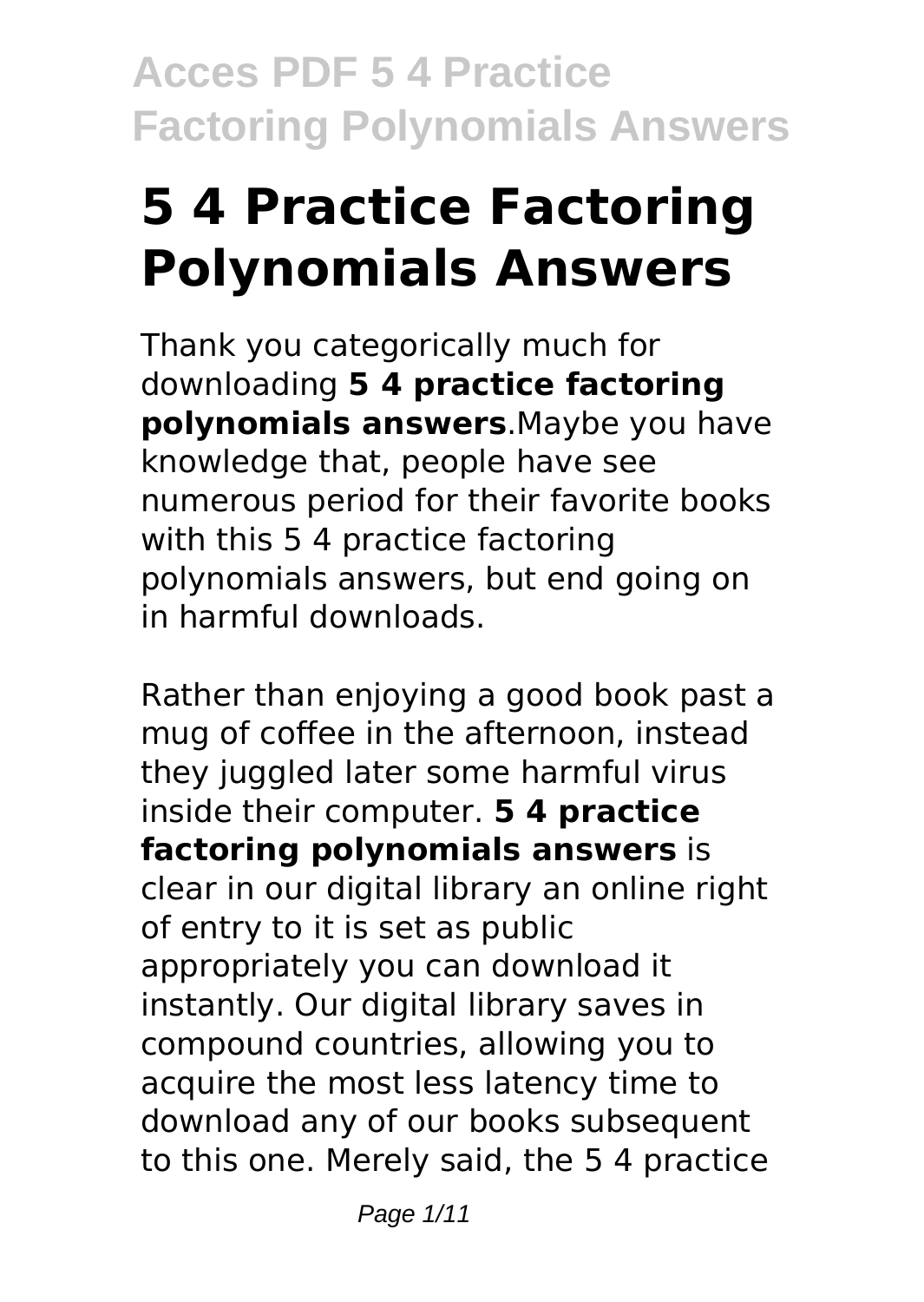factoring polynomials answers is universally compatible in imitation of any devices to read.

Free-Ebooks.net is a platform for independent authors who want to avoid the traditional publishing route. You won't find Dickens and Wilde in its archives; instead, there's a huge array of new fiction, non-fiction, and even audiobooks at your fingertips, in every genre you could wish for. There are many similar sites around, but Free-Ebooks.net is our favorite, with new books added every day.

#### **5 4 Practice Factoring Polynomials**

Here is a set of practice problems to accompany the Factoring Polynomials section of the Preliminaries chapter of the notes for Paul Dawkins Algebra course at Lamar University. ... Section 1-5 : Factoring Polynomials. For problems 1 – 4 factor out the greatest common factor from each polynomial.  $\{(6\{x^2\} + 3\{x^4\} - 9\{x^3\})\}$  Solution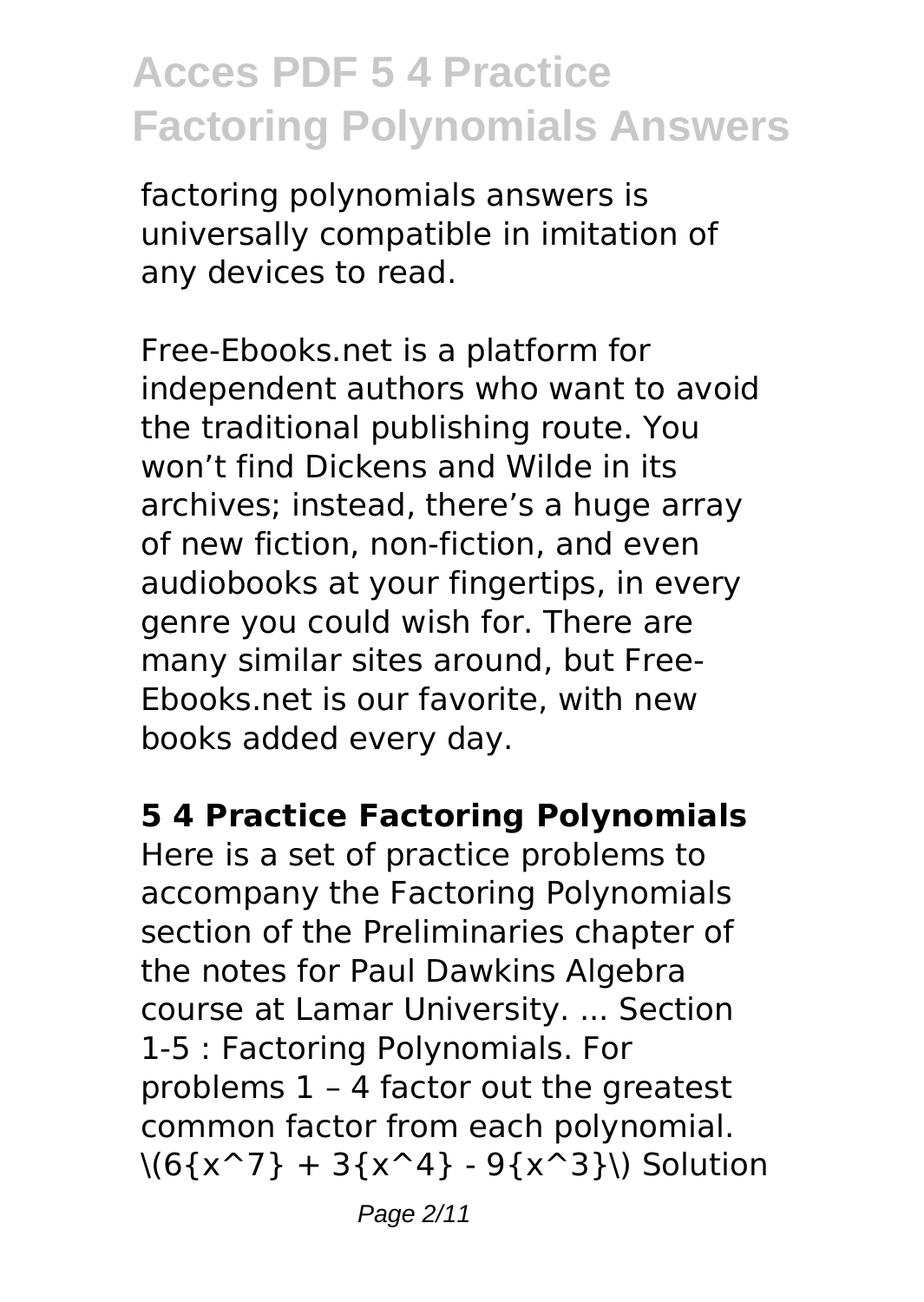### **Algebra - Factoring Polynomials (Practice Problems)**

5.4 Practice - Introduction to Polynomials Simplify each expression.  $1) - a3 - a2$ +6a − 21 when a= − 4 2) n2 +3n− 11whenn= − 6 3) n3 − 7n2 + 15n− 20 when n=2 4) n3 − 9n2 + 23n− 21whenn=5 5) − 5n4 − 11n3 − 9n2 − n− 5 when n= − 1 6) x4 − 5x3 − x + 13 when  $x = 5$  7)  $x^2 + 9x + 23$  when  $x = -3$  $8) - 6x3 + 41x2 - 32x + 11$  when  $x = 6$ 

#### **5.4 Practice - Introduction to Polynomials**

Section 5.4 Factoring Polynomials 233 Factoring the Sum or Difference of Two Cubes Factor (a)  $x3 - 125$  and (b) 16s5 + 54s2 completely. SOLUTION a. x3 − 125 = x3 − 53 Write as a3 − b3. = (x −  $5(x^2 + 5x + 25)$  Difference of Two Cubes Pattern b. 16s5 + 54s2 = 2s2(8s3 + 27) Factor common monomial. = 2s2  $[(2s)3 27 as + 33]$  Write 8s3 + a 3+ b.

### **5.4 Factoring Polynomials - Big**

Page 3/11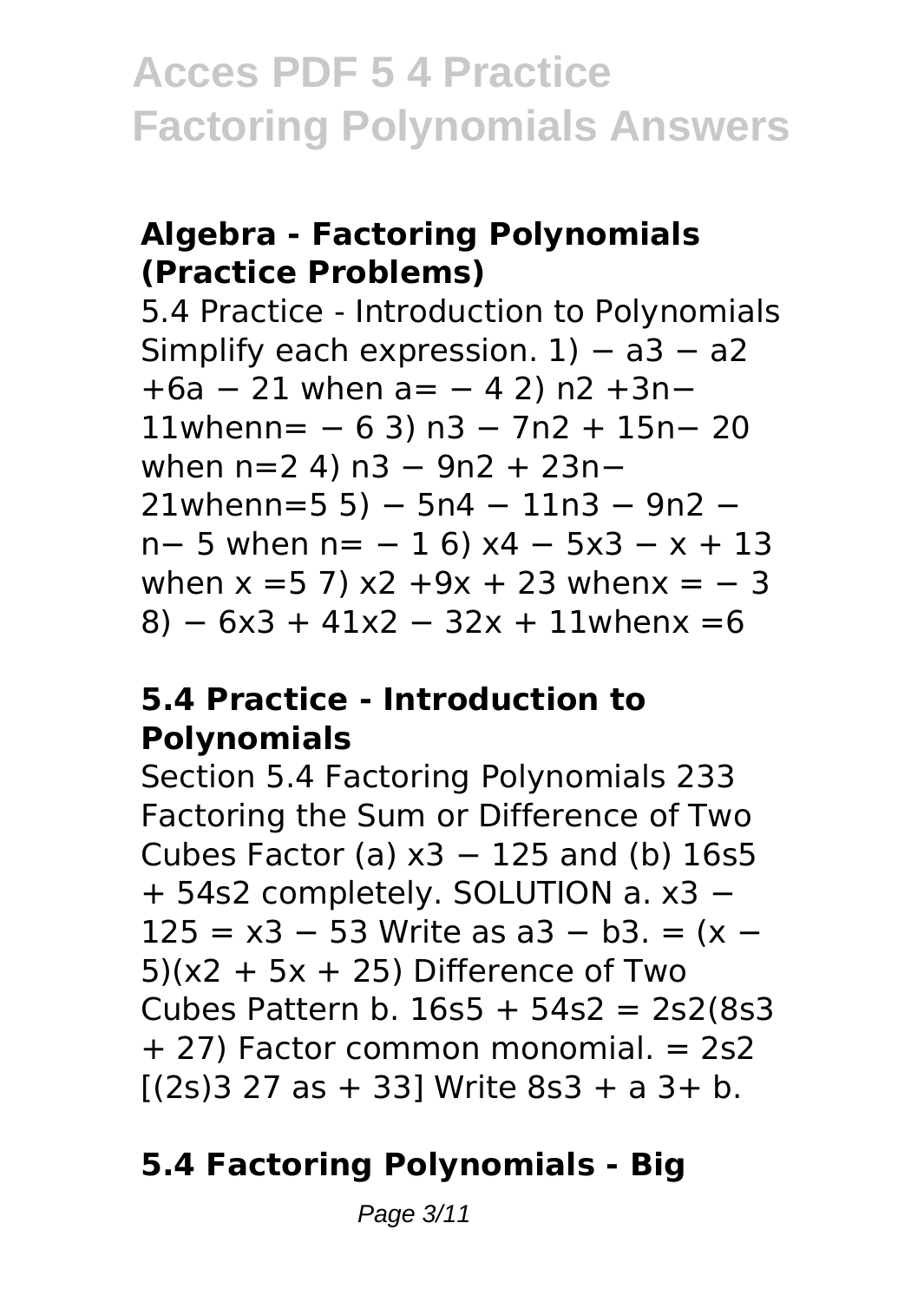### **Ideas Learning**

Lesson 5-4 Factor Polynomials For any number of terms, check for: greatest common factor For two terms, check for: Difference of two squares a 2 b 2 (a b)(a 2 b) Sum of two cubes a 3 b 3 (a)(Perfect square trinomials ab b 2) Difference of two cubes a  $3 \vee b$  4 (a)(2 ab b 2) Techniques for Factoring Polynomials For three terms, check for: a 2 2 ab b 2 (a 2 a 2 2 b 2 (2 General trinomials acx 2 (ad  $bc)$  x bd  $(ax b)(cx)$ 

### **5-4 Study Guide and Intervention teacherwee**

5-4-practice-factoring-polynomialsanswers 1/3 Downloaded from datacenterdynamics.com.br on October 26, 2020 by guest [MOBI] 5 4 Practice Factoring Polynomials Answers Yeah, reviewing a ebook 5 4 practice factoring polynomials answers could accumulate your near associates listings. This is just one of the solutions for you to be successful.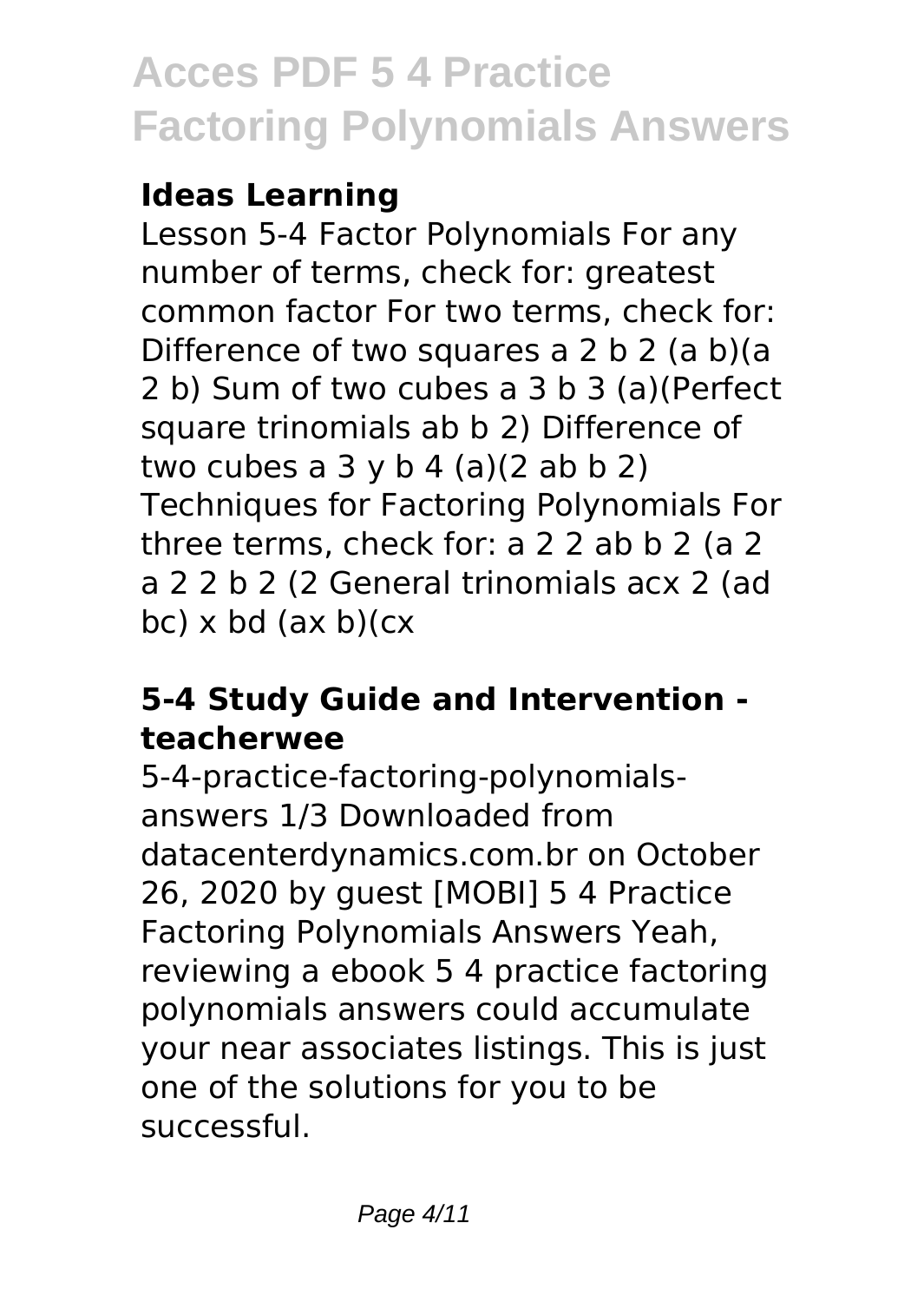### **5 4 Practice Factoring Polynomials Answers ...**

Factoring Polynomials: Classwork/Practice Packet Lesson 1: Using the Greatest Common Factor and the Distributive Property to Factor Polynomials pg. 3 Lesson 2: Solving Literal Equations by Factoring pg. 5 Lesson 3: Finding Factors, Sums, and Differences pg. 6 Lesson 4: 2Factoring Trinomials of the Form  $+$  + pg. 7

#### **Factoring Polynomials williamsoncentral.org**

Notice that the degree of the polynomial is \(4\) and we obtained four roots. In general, for any polynomial function with one variable of degree \(n\), the fundamental theorem of algebra 23 guarantees \(n\) real roots or fewer. We have seen that many polynomials do not factor.

## **4.4: Solve Polynomial Equations by Factoring - Mathematics ...**

Factoring polynomials by taking a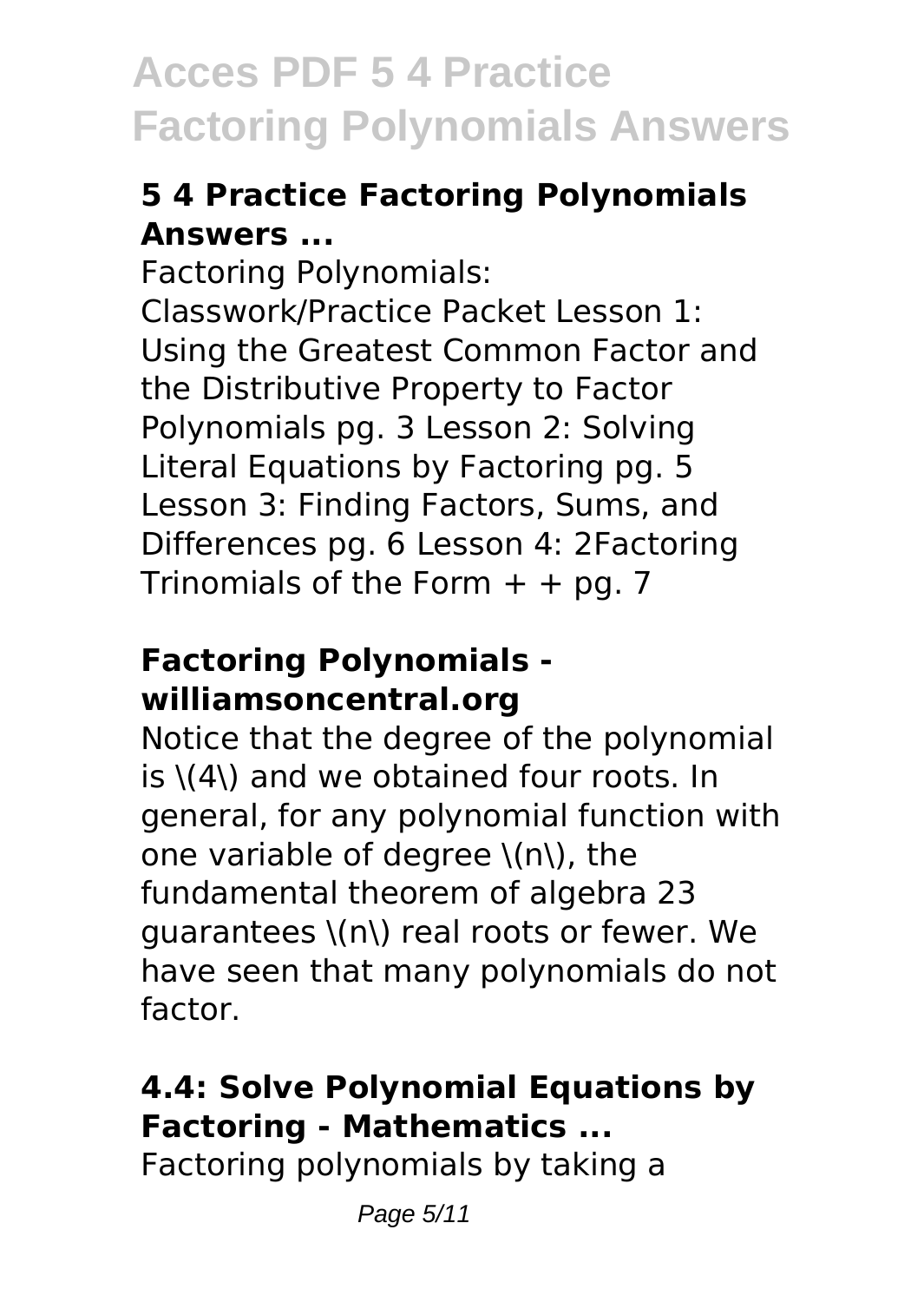common factor Our mission is to provide a free, world-class education to anyone, anywhere. Khan Academy is a 501(c)(3) nonprofit organization.

#### **Factor polynomials: common factor (practice) | Khan Academy**

Section 1-5 : Factoring Polynomials. Of all the topics covered in this chapter factoring polynomials is probably the most important topic. There are many sections in later chapters where the first step will be to factor a polynomial. So, if you can't factor the polynomial then you won't be able to even start the problem let alone finish it.

### **Algebra - Factoring Polynomials**

6-4 Practice B Factoring Polynomials Determine whether the given binomial is a factor of the polynomial  $P \times 1$ .  $X \times 4$ ; P x 2 x 2 8x 48 2. x 5 ; P x 2 x 6x 1 3. x 6 ; P 2 x 2 x 15x 18 4. x 3 ; P x 2 2 x x 7 Factor each expression. 5.  $2 \times 4$  2  $\times$  3  $\times$ 2 x 6. 4 x 3 x 2 8x 2 7. 5 x 6 5 x 4 x 3 x 8. 2 x 4 54x 9. 64 x 3 1 10. 3 x 4 24x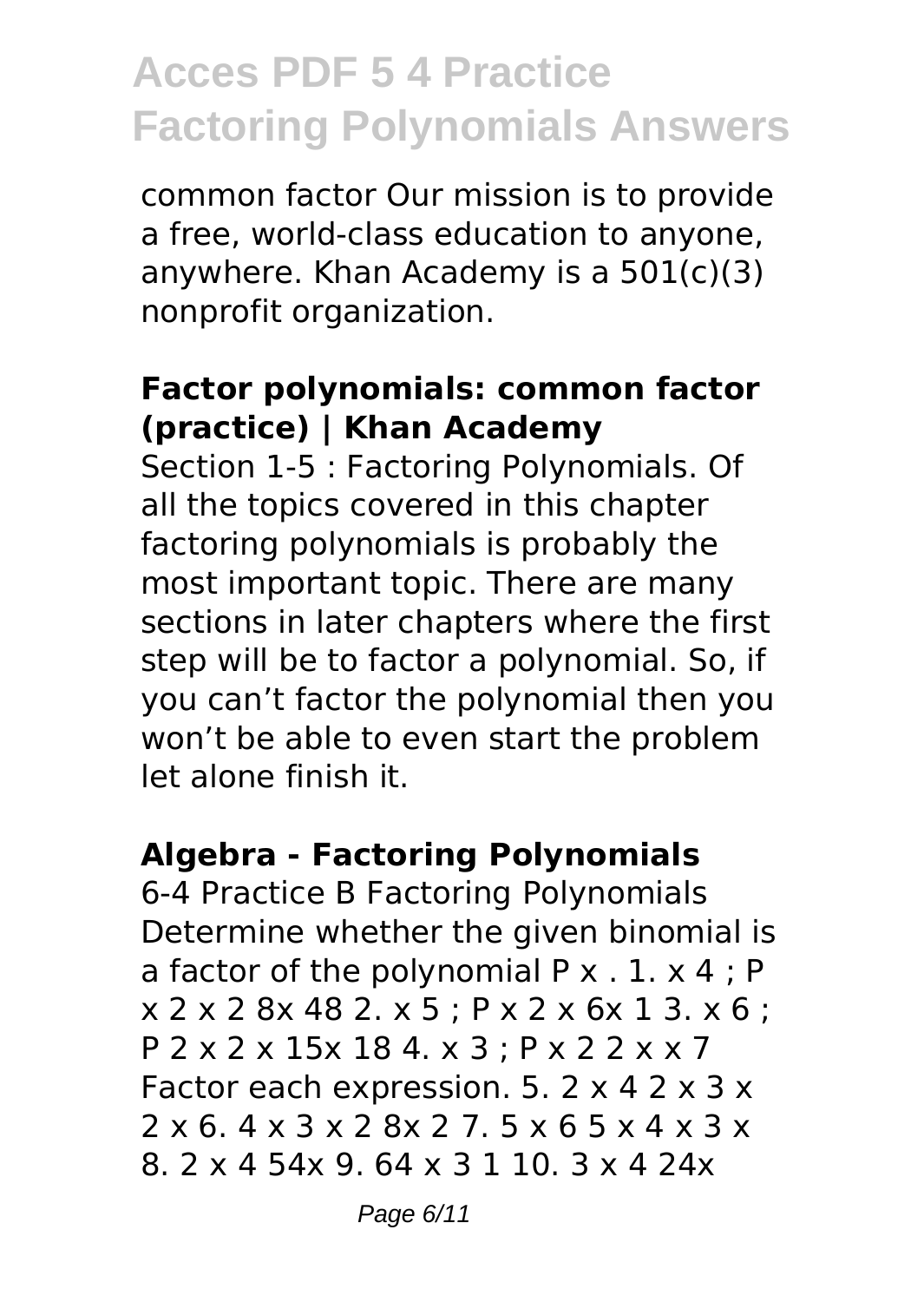Solve. 11.

### **Practice B Factoring Polynomials - Weebly**

The calculator will try to factor any polynomial (binomial, trinomial, quadratic, etc.), with steps shown. The following methods are used: factoring monomials (common factor), factoring quadratics, grouping and regrouping, square of sum/difference, cube of sum/difference, difference of squares, sum/difference of cubes, the rational zeros theorem.

### **Factoring Polynomials Calculator eMathHelp**

But if you don't start off with a plus sign between the two sets, you may lose a negative sign you need to factor all the way. For example, in factoring. you end up in Step 5 with the following polynomial: Factor out the x in the first set and the 4 in the second set to get  $x(x - 9) + 4(-x + 9)$ . Notice that the second set is the exact ...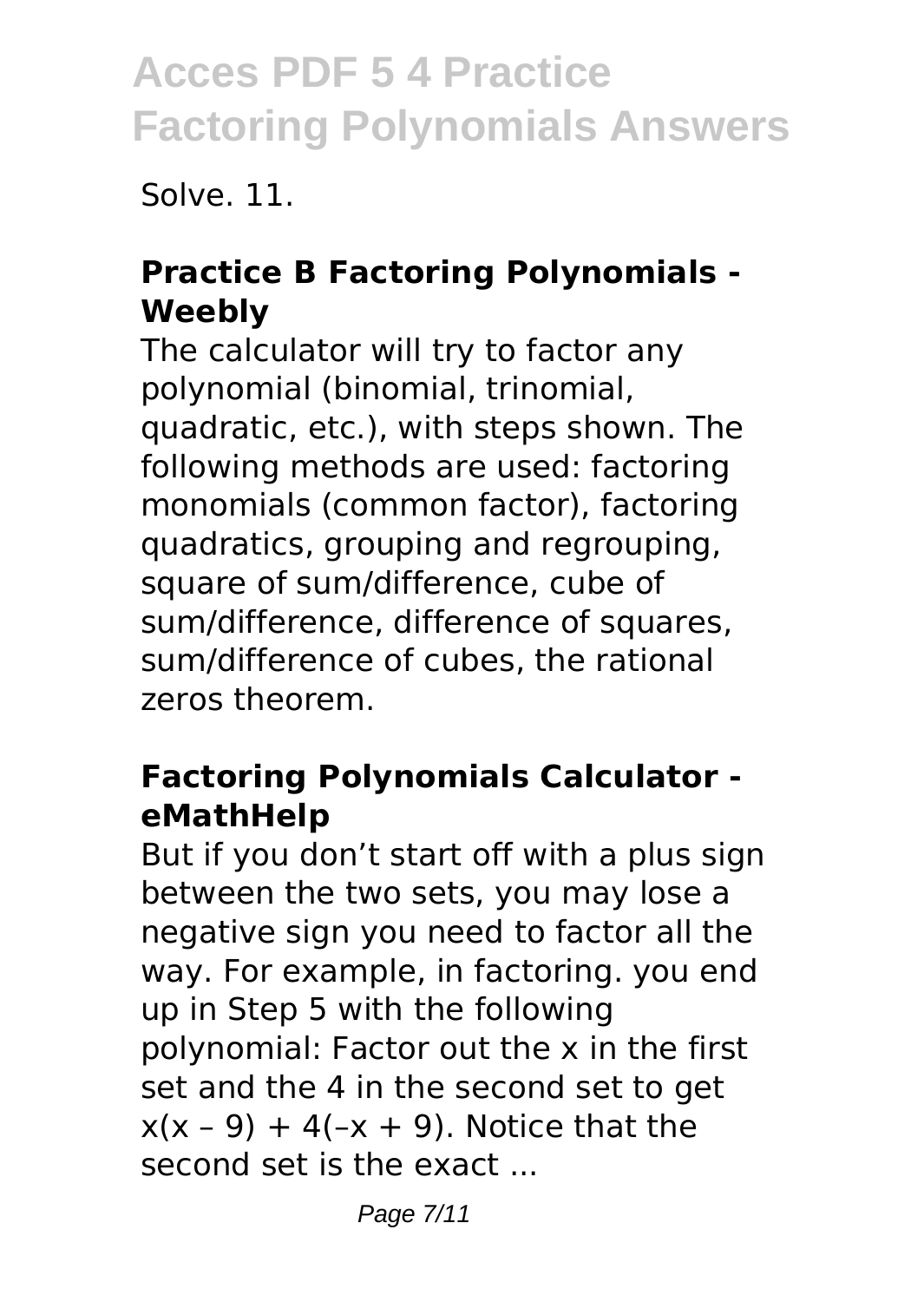#### **How to Factor a Polynomial Expression - dummies**

Step 1: Factor out any common factors (GCF). Step 2: If the polynomial is a binomial, check to see if it is the difference of squares, the difference of cubes, or the sum of cubes. If the polynomial is a trinomial, check to see if it is a perfect square trinomial. If it is not, then try factoring using the AC Method.

#### **Factoring Polynomials – TSI Assessment Preparation**

So,  $4x^2 - 21x + 5 = (x - 5)(4x - 1)$ . Practice Check your answers at BigIdeasMath.com. Factor the polynomial. 1. 8 x− 2 2. 10 2 + 5x 3. 25x − 10y 4. x2 − 7x + 12 5. x2 − − 20  $6.32 + 6x - 247.42 + 9x + 58.$  $-18x^2 - 6x + 49$ .  $x^2 - 910$ .  $8x^2 - 50$ 11. 2 + 14 x+ 49 12. 3x2 − 12 + 12 Factors of 4 Factors of 5 Possible ...

### **FFactoring Polynomialsactoring**

Page 8/11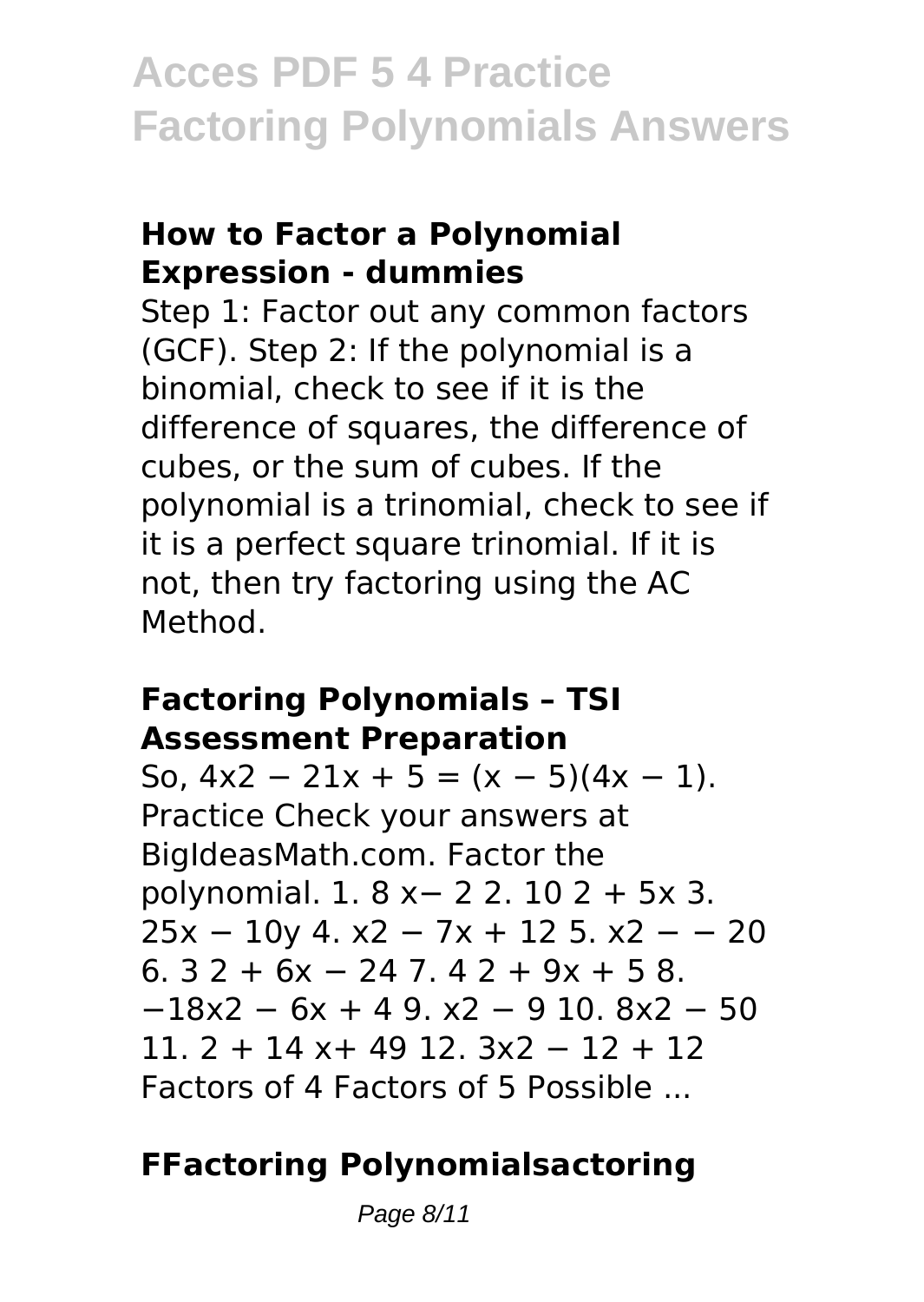### **Polynomials**

28 Factoring Polynomials Practice Worksheet with Answers- Rather than inserting the exact same text, modifying font styles or correcting margins every time you begin a new document, opening a personalized template will let you get directly to work on the content instead of wasting time tweaking the styles.

### **28 Factoring Polynomials Practice Worksheet with Answers ...**

Factoring Polynomials on Brilliant, the largest community of math and science problem solvers. Brilliant. Today Courses Practice Algebra Geometry Number Theory Calculus Probability Basic Mathematics Logic Classical Mechanics Electricity and Magnetism ...

### **Factoring Polynomials Practice Problems Online | Brilliant**

Practice. Factor monomials Get 3 of 4 questions to level up! Greatest common factor. Learn. Greatest common factor of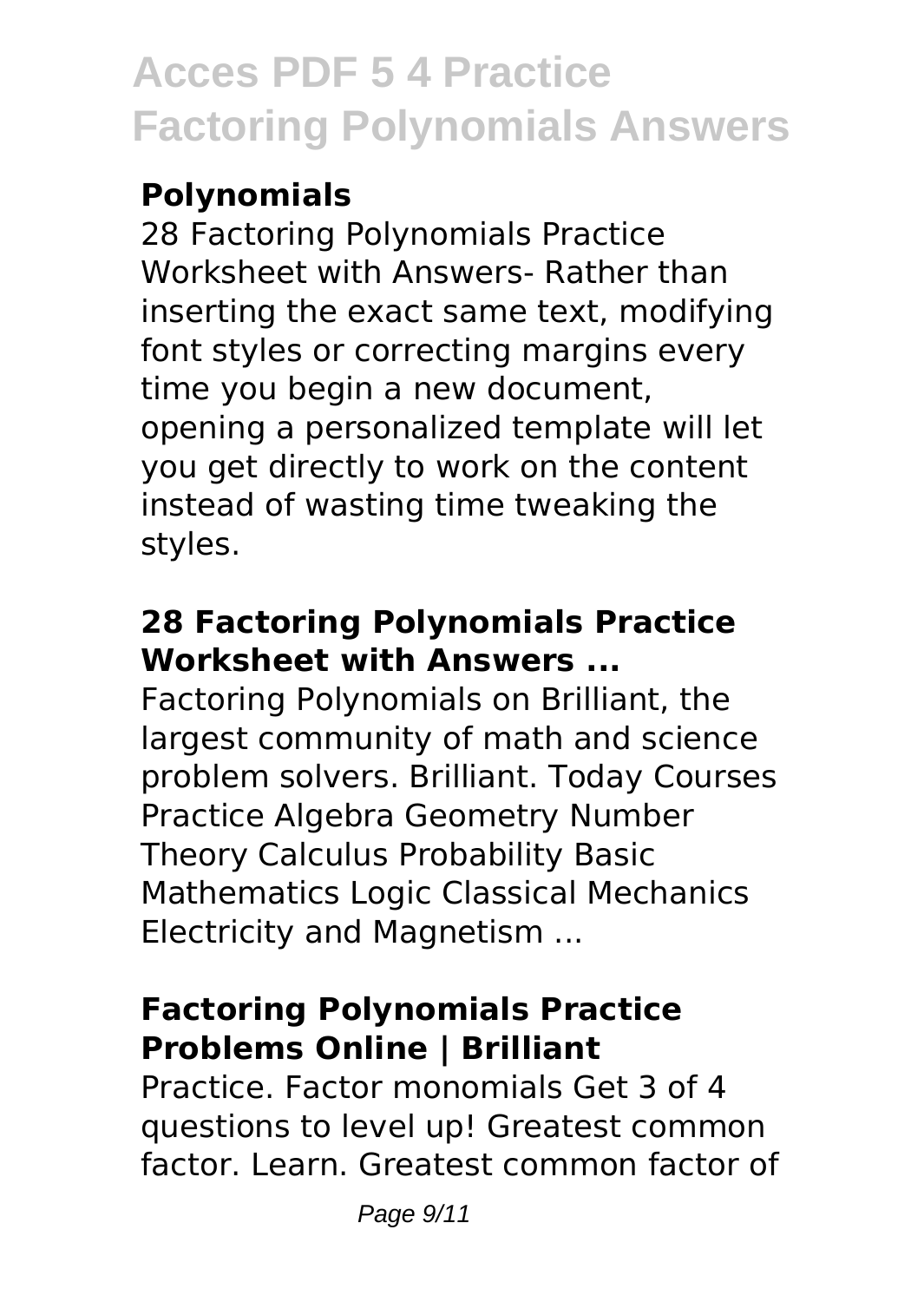monomials ... Factor higher degree polynomials Get 3 of 4 questions to level up! Quiz 1. Level up on the above skills and collect up to 400 Mastery points Start quiz. Factoring using structure.

#### **Polynomial factorization | Algebra 2 | Math | Khan Academy**

5-4 © Glencoe/McGraw-Hill 259 Glencoe Algebra 2 Lesson 5-4 Factor completely. If the polynomial is not factorable, write prime. 1. 7x2 214x 2. 19x3 38x 7x(x 2) 19x2(x 2) 3. 21x3 18x2y 24xy2 4. 8j3k 4jk3 7 3x(7x2 6xy 8y2) prime 5. a2 7a 18 6. 2ak 6a k 3 (a 9)(a 2) (2a 1)(k 3) 7. b 2 8b 7 8. z 8z 10 (b 7)(b 1) prime 9. m2 7m 18 10. 2x2 3x 5 (m 2)(m 9) (2x 5)(x 1) 11. 4z2 4z 15 12. 4p2 4p 24 (2z 5)(2z 3) 4(p 2)(p 3)

### **5-4 Study Guide and Intervention - Simeon Career Academy**

Factoring polynomials can be easy if you understand a few simple steps. This video will explain how to factor a polynomial using the greatest common